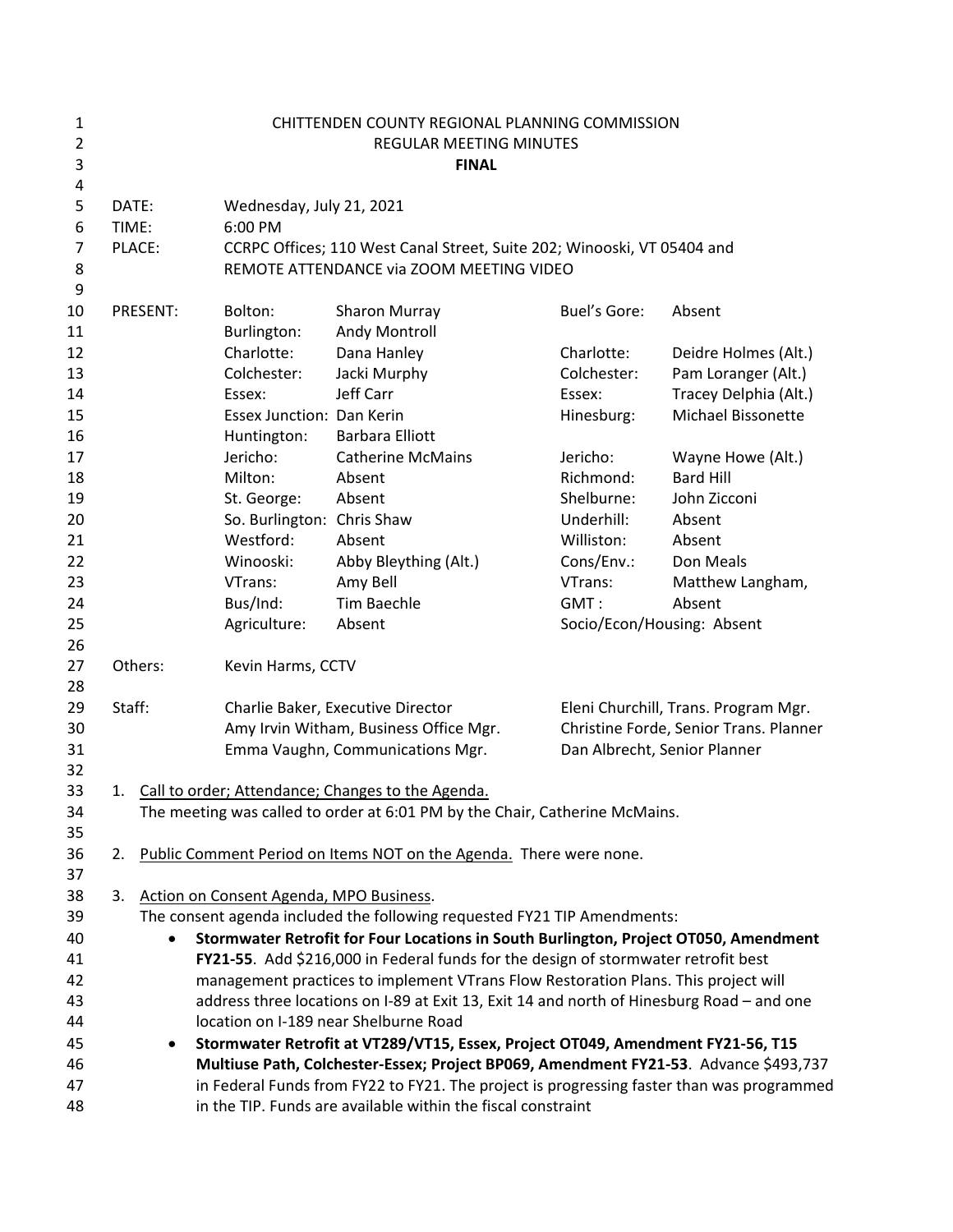| 1              |                                                                                                |
|----------------|------------------------------------------------------------------------------------------------|
| 2              | Alder VT116/VT2A Intersection Improvements, St. George, Project HP134, Amendment               |
| 3              | FY21-57. Add \$65,000 in Federal Highway Safety Improvement Program (HSIP) funds for           |
| 4              | scoping for this intersection project. The FY20 TIP had \$100,000 for scoping but the funds    |
| 5              | were not needed in that year. \$20,000 was previously obligated and additional funds are       |
| 6              | needed to complete scoping.                                                                    |
| $\overline{7}$ |                                                                                                |
| 8              | JEFF CARR MADE A MOTION, SECONDED BY CHRIS SHAW, TO APPROVE THE CONSENT AGENDA                 |
| 9              | ITEMS. THE MOTION CARRIED UNANIMOUSLY BY MPO MEMBERS.                                          |
| 10             |                                                                                                |
| 11             | 4. Approve Minutes of the June 16, 2021, Board Meeting.                                        |
| 12             | JEFF CARR MADE A MOTION, SECONDED BY CHRIS SHAW, TO APPROVE THE JUNE 16, 2021, BOARD           |
| 13             | MEETING MINUTES, WITH EDITS. MOTION CARRIED UNANIMOUSLY.                                       |
| 14             |                                                                                                |
| 15             | Edit: Front Page, Add "Alternate" after Wayne Howe's name.<br>$\bullet$                        |
| 16             |                                                                                                |
| 17             | 5. FY22-25 Transportation Improvement Program (TIP) - MPO Business                             |
| 18             | Public Hearing. CHRIS SHAW MADE A MOTION, SECONDED BY BARBARA ELLIOTT, TO OPEN<br>a.           |
| 19             | THE PUBLIC HEARING AT 6:04 PM. MOTION CARRIED UNANIMOUSLY. There were no public                |
| 20             | comments.                                                                                      |
| 21             |                                                                                                |
| 22             | Christine Forde provided members with a presentation and overview of the Transportation        |
| 23             | Improvement Program (TIP) FY2022-2025. She also said the document is accessible on the         |
| 24             | CCRPC website. Christine explained the TIP is a prioritized, fiscally constrained, multi-year  |
| 25             | list of federally funded multimodal transportation projects and operations within the          |
| 26             | Chittenden County Regional Planning Commission region.                                         |
| 27             |                                                                                                |
| 28             | The FY22-25 total TIP Funding Levels are a total of \$254.7 Million dollars, comprised of      |
| 29             | federal funds each (and does not include Burlington International Airport projects) as         |
| 30             | follows:                                                                                       |
| 31             | \$57.8 Million<br>FY2022<br>٠                                                                  |
| 32             | \$105.2 Million<br>FY2023<br>$\bullet$                                                         |
| 33             | \$66 Million<br>FY2024                                                                         |
| 34             | \$25.7 Million<br><b>FY2025</b>                                                                |
| 35             |                                                                                                |
| 36             | Christine reviewed the TIP projects by use categories as well as the CIRC Alternatives         |
| 37             | projects. She said we are tracking the CIRC Alternative projects' progression through each     |
| 38             | of the Phase I, Phase II and Phase III. Bard Hill said the project categories have not always  |
| 39             | seemed clear in terms of what the project is and feels the categories can be confusing.        |
| 40             | Christine agreed and added there is not a hard and fast definition for each of the categories. |
| 41             |                                                                                                |
| 42             | CHRIS SHAW MADE A MOTION, SECONDED BY JEFF CARR, TO CLOSE THE PUBLIC HEARING at                |
| 43             | 6:18 PM. MOTION CARRIED UNANIMOUSLY.                                                           |
| 44             |                                                                                                |
| 45             |                                                                                                |
| 46             |                                                                                                |
| 47             |                                                                                                |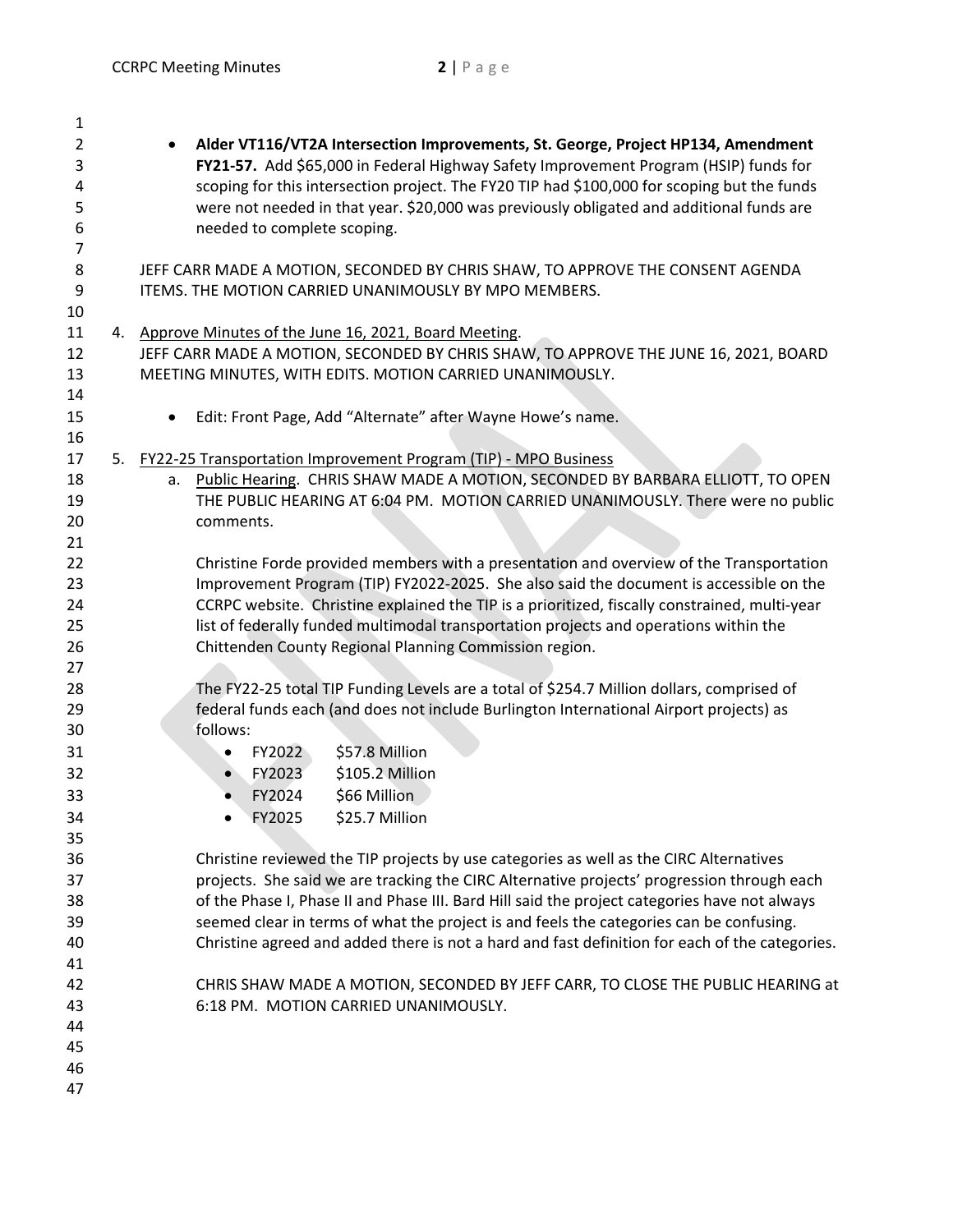| $\mathbf{1}$   |    | b. |                                                     |           | Approval of the TIP. CHRIS SHAW MADE A MOTION, SECONDED BY JACKI MURPHY, TO                            |           |             |        |
|----------------|----|----|-----------------------------------------------------|-----------|--------------------------------------------------------------------------------------------------------|-----------|-------------|--------|
| $\overline{2}$ |    |    | APPROVE THE TIP AS PRESENTED. MPO VOTE:             |           |                                                                                                        |           |             |        |
| 3              |    |    | Bolton:                                             | Yes       | Burlington:                                                                                            | Yes $(4)$ | Charlotte:  | Yes    |
| 4              |    |    | Colchester:                                         | Yes $(2)$ | Essex:                                                                                                 | Yes       | Essex Jct:  | Yes    |
| 5              |    |    | Hinesburg:                                          | Yes       | Huntington:                                                                                            | Yes       | Jericho:    | Yes    |
| 6              |    |    | Milton:                                             | Absent    | Richmond:                                                                                              | Yes       | St. George: | Absent |
| 7              |    |    | Shelburne:                                          | Yes       | So. Burlington: Yes (2)                                                                                |           | Underhill:  | Absent |
| 8              |    |    | Westford:                                           | Absent    | Williston:                                                                                             | Absent    | Winooski:   | Yes    |
| 9              |    |    | VTrans:                                             | Yes       |                                                                                                        |           |             |        |
| 10             |    |    |                                                     |           | MOTION CARRIED WITH 19 OF 24 VOTES AND 13 OF 18 MUNICIPALITIES VOTING IN THE                           |           |             |        |
| 11             |    |    | AFFIRMATIVE.                                        |           |                                                                                                        |           |             |        |
| 12             |    |    |                                                     |           |                                                                                                        |           |             |        |
|                |    |    |                                                     |           |                                                                                                        |           |             |        |
| 13             |    | c. |                                                     |           | Certification of the Planning Process. Christine referred members to the memo within the               |           |             |        |
| 14             |    |    |                                                     |           | meeting packet describing the federal requirements CCRPC must follow and a description of              |           |             |        |
| 15             |    |    |                                                     |           | what each of those regulations cover. JOHN ZICONNI MADE A MOTION, SECONDED BY                          |           |             |        |
| 16             |    |    |                                                     |           | CHRIS SHAW TO AUTHORIZE CATHERINE MCMAINS, THE CHAIR, TO SIGN THE                                      |           |             |        |
| 17             |    |    |                                                     |           | CERTIFICATION OF THE PLANNING PROCESS. MOTION CARRIED UNANIMOUSLY.                                     |           |             |        |
| 18             |    |    |                                                     |           |                                                                                                        |           |             |        |
| 19             | 6. |    | Committee member review/volunteers                  |           |                                                                                                        |           |             |        |
| 20             |    |    |                                                     |           | Charlie and Chris Shaw referred members to the memo included with the packet. The memo lists           |           |             |        |
| 21             |    |    |                                                     |           | current appointments and vacancies. The Long Range Planning Committee needs 3-6 Board                  |           |             |        |
| 22             |    |    |                                                     |           | members, one to be appointed as the Chair. Charlie asked if anyone is interested in volunteering for   |           |             |        |
| 23             |    |    |                                                     |           | a committee, or knows someone who is interested, to let him and Catherine know. He said we will        |           |             |        |
| 24             |    |    |                                                     |           | finalize appointments at the September Board meeting. Bard asked if the committee meetings will        |           |             |        |
| 25             |    |    |                                                     |           | be hybrid meetings, since attending so many meetings can sometimes be difficult. Charlie agreed        |           |             |        |
| 26             |    |    | and said we will continue to offer hybrid meetings. |           |                                                                                                        |           |             |        |
| 27             |    |    |                                                     |           |                                                                                                        |           |             |        |
| 28             |    |    |                                                     |           | Jeff Carr feels joining a committee offers a great opportunity (especially if you are an Alternate) to |           |             |        |
| 29             |    |    |                                                     |           | learn the details of how the commission runs. Tracey Delphia volunteered to be a member of the         |           |             |        |
| 30             |    |    | Long Range Planning Committee.                      |           |                                                                                                        |           |             |        |
| 31             |    |    |                                                     |           |                                                                                                        |           |             |        |
| 32             | 7. |    | Policy Participation mid-year review                |           |                                                                                                        |           |             |        |
| 33             |    |    |                                                     |           | Charlie referred members to the Policy Participation Topics document included in the packet. He        |           |             |        |
| 34             |    |    |                                                     |           | reminded members this is a running list of relevant policy issues we will monitor and be engaged       |           |             |        |
| 35             |    |    |                                                     |           | with. Charlie said we will review and discuss these in July and January each year. He provided an      |           |             |        |
| 36             |    |    | overview of the following with members:             |           |                                                                                                        |           |             |        |
| 37             |    |    |                                                     |           |                                                                                                        |           |             |        |
|                |    |    |                                                     |           |                                                                                                        |           |             |        |
| 38             |    |    |                                                     |           | Clean Water Service Provider (CWSP): Charlie said we are working on setting up the                     |           |             |        |
| 39             |    |    |                                                     |           | process. The Legislature has allocated significant additional funds toward the clean water             |           |             |        |
| 40             |    |    | initiatives.                                        |           |                                                                                                        |           |             |        |
| 41             |    | ٠  |                                                     |           | Transportation Bill and associated projects: Charlie explained the Vermont Climate Council is          |           |             |        |
| 42             |    |    |                                                     |           | figuring out the Climate Action Plan. We will monitor and determine our role in that work.             |           |             |        |
| 43             |    |    |                                                     |           | ACT 250 Reform & Housing: Charlie explained we will continue to monitor this.                          |           |             |        |
| 44             |    | ٠  |                                                     |           | Broadband Deployment: Charlie said the CCRPC is going to work with providers and towns                 |           |             |        |
| 45             |    |    |                                                     |           | on efforts to provide broadband to under-served households.                                            |           |             |        |
| 46             |    | ٠  |                                                     |           | Comprehensive Energy Plan updates: There is money allocated for RPCs to help towns with                |           |             |        |
| 47             |    |    |                                                     |           | implementing projects. The CCRPC has posted a planner position for an Energy Coordinator.              |           |             |        |
| 48             |    |    |                                                     |           | We will continue to monitor this effort as the CEP gets updated this year.                             |           |             |        |
|                |    |    |                                                     |           |                                                                                                        |           |             |        |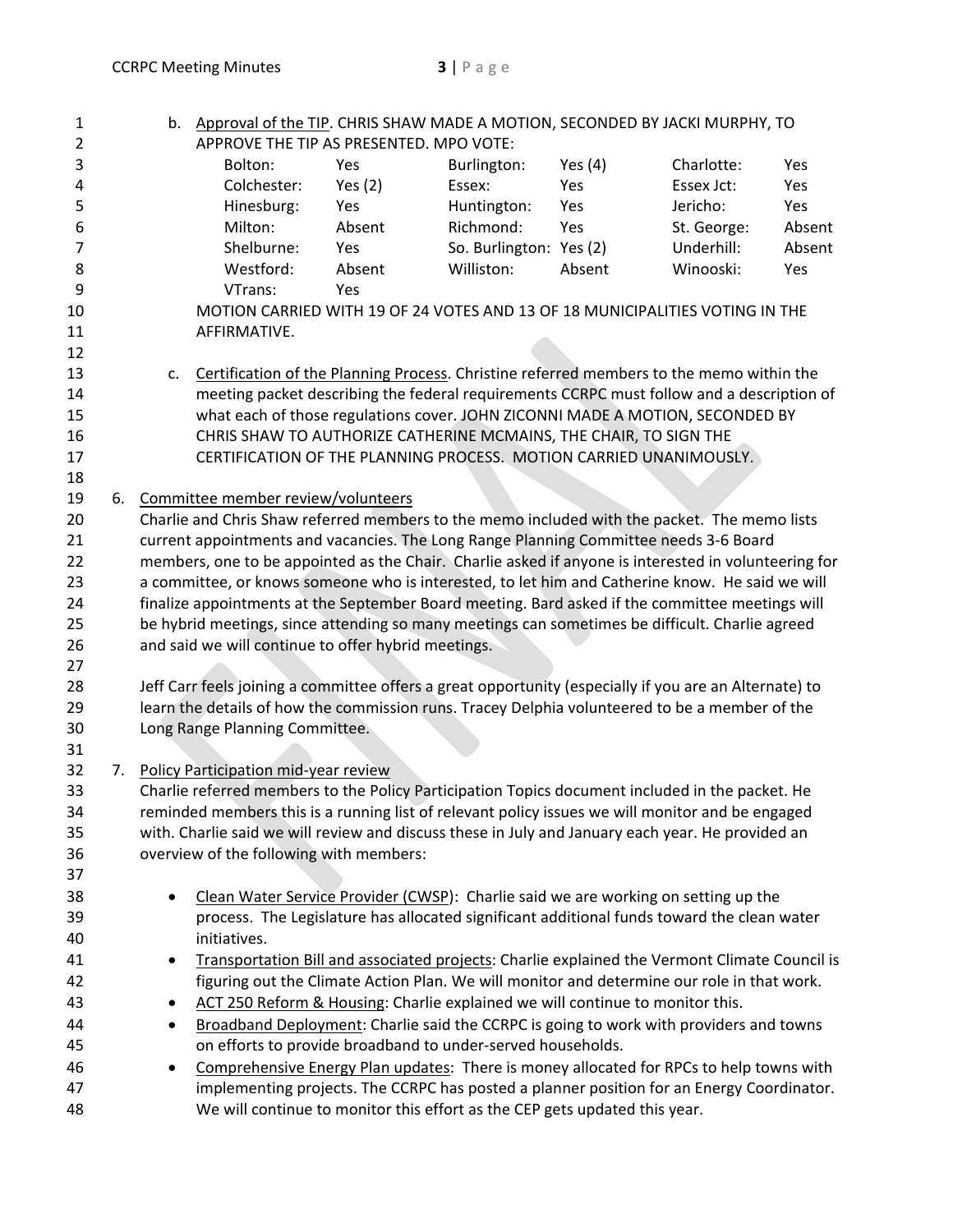| 1              |    | Cannabis taxation and regulation: Charlie said some towns are working out details for                    |
|----------------|----|----------------------------------------------------------------------------------------------------------|
| 2              |    | zoning. We will continue to monitor.                                                                     |
| 3              |    | Project Specific TIF: This bill did not go anywhere; however, we will continue to monitor<br>٠           |
| 4              |    | how well the alternative funding mechanisms work. Westford is trying to do a small                       |
| 5              |    | wastewater facility in the village.                                                                      |
| 6              |    | Equity Related Bills: We will continue our work on equity; we want to ensure equity is a<br>$\bullet$    |
| $\overline{7}$ |    | focus within our work and within our towns and will monitor this at the State level.                     |
| 8              |    | Increased Municipal self-governance: We will work with our municipalities when needed.<br>$\bullet$      |
| 9              |    | Regional Dispatch: We will continue to monitor and look for opportunities to support this.<br>$\bullet$  |
| 10             |    | State Budget Bill and the American Rescue Plan Act (ARPA): We will continue to monitor<br>$\bullet$      |
| 11             |    | and collaborate with VLCT to assist towns with the funding distributions.                                |
| 12             |    |                                                                                                          |
| 13             |    | Charlie asked members if there are any items they think should be removed from the list or if there      |
| 14             |    | is anything they want to add to the list. He explained this provides a good outline for talking points   |
| 15             |    | with our Legislatures in early December. Catherine McMains stated some people are wondering if           |
| 16             |    | the Cannabis Control Commission will be able to help small business owners compete with larger           |
| 17             |    | corporations in the business. Charlie isn't sure that would be an issue the CCRPC can help with as       |
| 18             |    | our focus will primarily be on the land use side of this issue.                                          |
| 19             |    |                                                                                                          |
| 20             | 8. | FY22 Budget and Staffing discussion                                                                      |
| 21             |    | Charlie shared a presentation with members, CCRPC Budget and Resources. He said he wanted to             |
| 22             |    | share information on the details that make up the FY22 Approved Budget, which is \$5.2 Million           |
| 23             |    | dollars, excluding new and potential efforts. Charlie explained, since May there have been several       |
| 24             |    | new or potential programs on our plate. The new or potential efforts are as follows:                     |
| 25             |    | <b>Transportation Planning</b>                                                                           |
| 26             |    | RAISE Grant \$1,900,000 - potential                                                                      |
| 27             |    | <b>Natural Resources and Energy Allocation</b>                                                           |
| 28             |    | \$100,000 Brownfields - new                                                                              |
| 29             |    | \$120,000 Regional Energy Committee Support - new                                                        |
| 30             |    | <b>Emergency Management and Health Allocation</b>                                                        |
| 31             |    | \$200,000 DOH - new                                                                                      |
| 32             |    | The implication of this is that we need about 17.6 FTE to manage the work. We currently have 16          |
| 33             |    | staff. We are advertising for an Energy Coordinator.                                                     |
| 34             |    |                                                                                                          |
| 35             |    | Charlie said the big question is with the federal transportation grant; if the funding comes through     |
| 36             |    | there will be considerably more consultant work and more staff time. If we do receive this grant, we     |
| 37             |    | will need to figure out how to staff it. This is a great opportunity, however, there is a lot of work to |
| 38             |    | do, and it puts a lot of pressure on CCRPC Staff. If we receive the RAISE Grant this fall, we may need   |
| 39             |    | to bring on more staff or find another way to manage this project.                                       |
| 40             |    |                                                                                                          |
| 41             | 9. | <b>Chair/Executive Director Report</b>                                                                   |
| 42             |    | Charlie provided an equity update to members. He reminded everyone they will soon receive an             |
| 43             |    | Equity Survey that we would like them and other municipal representatives to complete. He will           |
| 44             |    | follow up with an e-mail this week. Charlie also asked members to encourage their town volunteers        |
| 45             |    | and staff to participate.                                                                                |
| 46             |    |                                                                                                          |